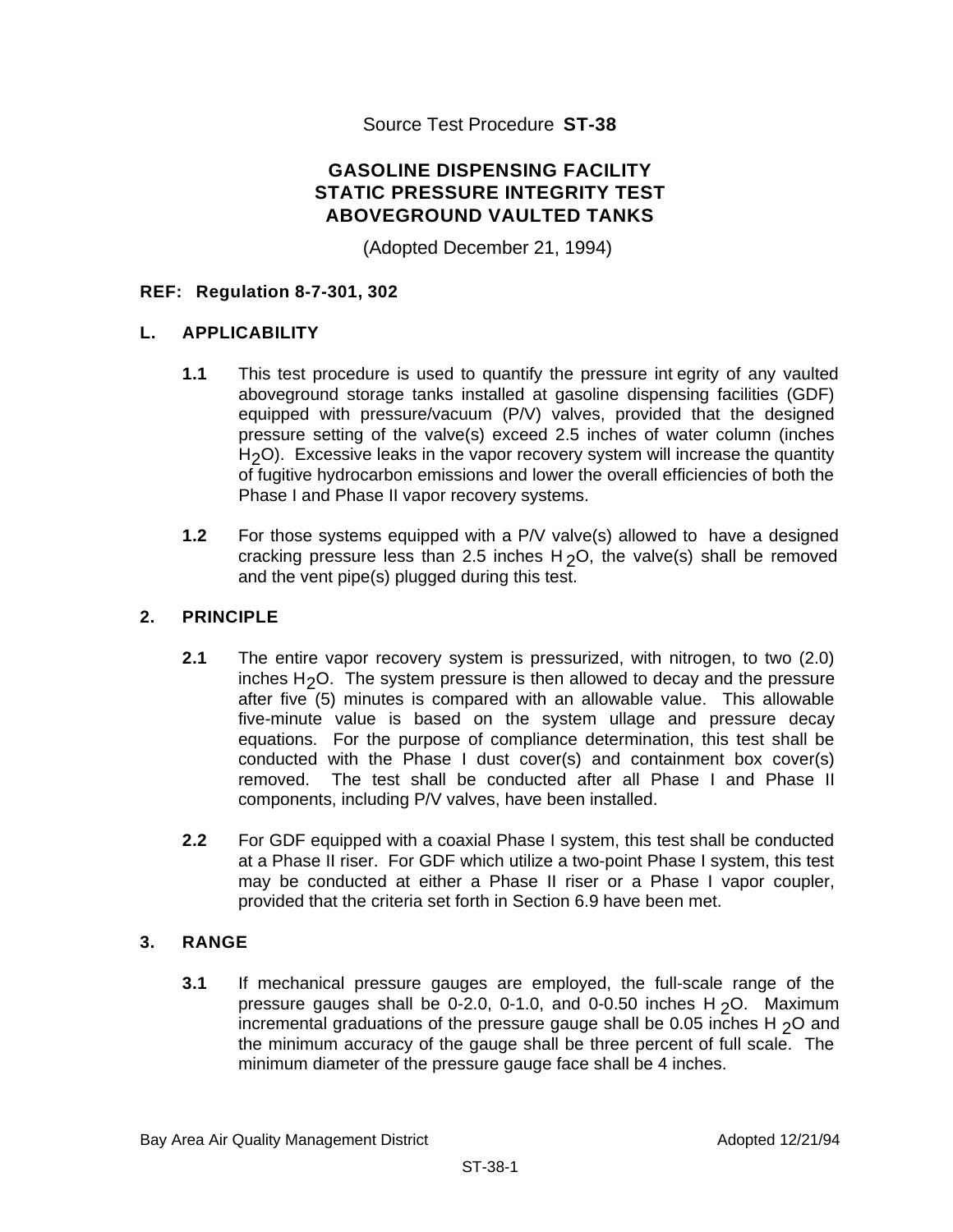- **3.2** If an electronic pressure measuring device is used, the full-scale range of the device shall not exceed 0-10 inches  $H_2O$ . The minimum accuracy of this device shall be 0.5 percent of full-scale. A 0-20 inches H  $20$  device may be used, provided the equivalent accuracy is not less than 0.25 percent of fullscale.
- **3.3** The minimum and maximum total ullages shall be 300 and 20,000 gallons, respectively. These values are exclusive of all vapor piping volumes.

# **4. INTERFERENCES**

- **4.1** Introduction of nitrogen into the system at flowrates exceeding five (5) CFM may bias the results toward non-compliance.
- **4.2** For vaulted aboveground tanks e quipped with vacuum-assist Phase II systems which utilize an incinerator, power to the collection unit shall be turned off during this test.

# **5. APPARATUS**

- **5.1** Nitrogen. Use commercial grade nitrogen in a high pressure cylinder, equipped with a two-stage pressure regulator and a one psig pressure relief valve.
- **5.2** Pressure Measuring Device. Use a 0-2.0, 0-1.0, and 0-0.50 inches H<sub>2</sub>O pressure gauges connected in parallel, a 0-2.0 inches H 2O manometer, or an electronic pressure measuring device to monitor the pressure decay in the vapor recovery system. The pressure measuring device, at a minimum, shall be readable to the nearest 0.05 inches H  $2^{\circ}$ O.
- **5.3** "T" Connector Assembly. See Figure 38-1 for example.
- **5.4** Vapor Coupler Integrity Assembly. Assemble OPW 633-A, 633-B, and 634-A adapters, or equivalent, as shown in Figure 38-2. If the test is to be conducted at the storage tank Phase I vapor coupler, this assembly shall be used prior to conducting the static leak test in order to verify the pressure integrity of the Phase I vapor poppet. The internal volume of this assembly shall not exceed 0.1 cubic feet.
- **5.5** Vapor Coupler Test Assembly. Use a compatible OPW 634-B cap, or equivalent, equipped with a center probe to open the Phase I poppet, a pressure measuring device to monitor the pressure decay, and a connection for the introduction of nitrogen into the system. See Figure 38-3 for an example.
- **5.6** Stopwatch. Use a stopwatch accurate to within 0.2 seconds.
- **5.7** Flowmeter. Use a Dwyer flowmete r, model RMC-104, or equivalent, to determine the required pressure setting of the delivery pressure gauge on the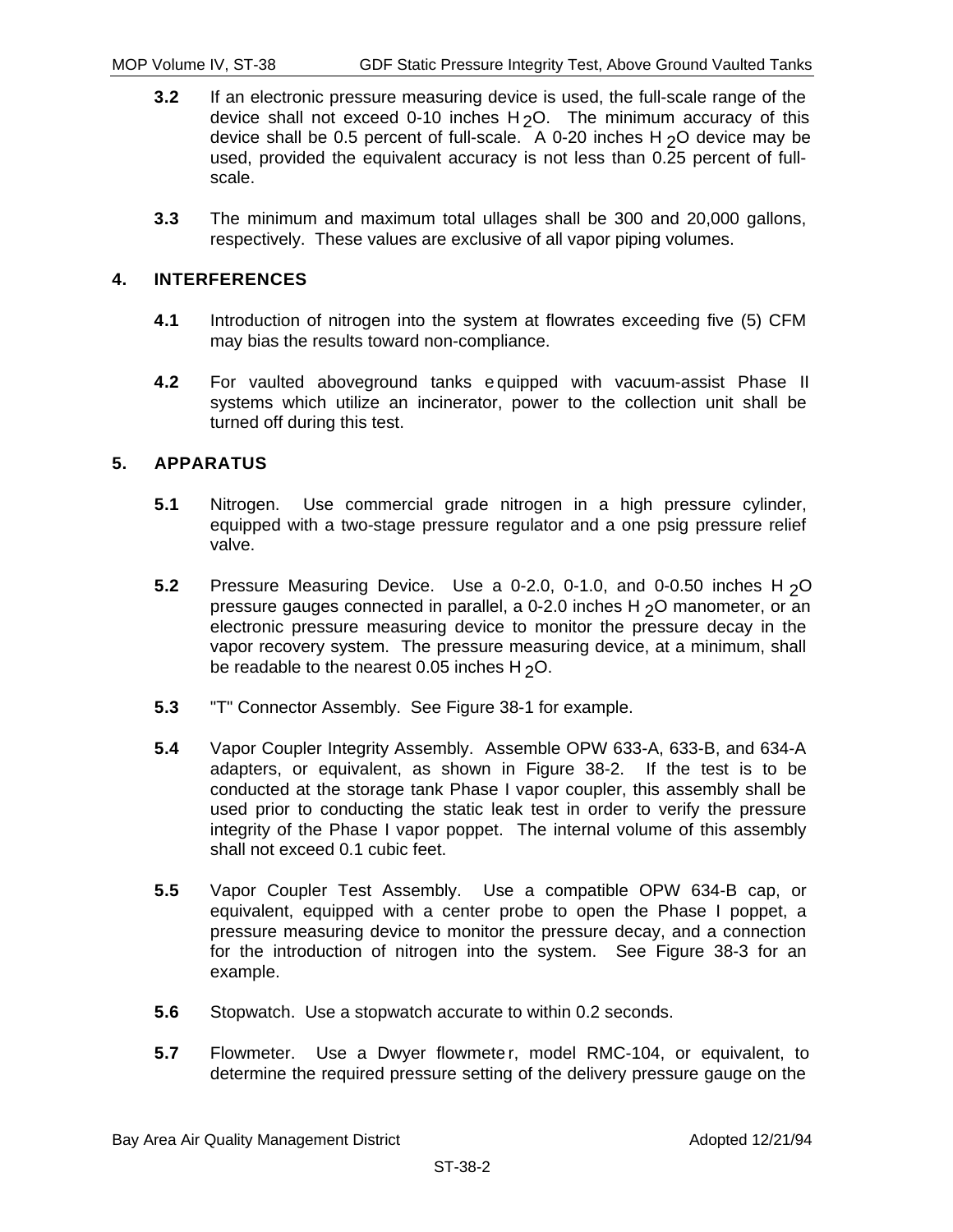nitrogen supply pressure regulator. This pressure shall be set such that the nitrogen flowrate is between 1.0 and 5.0 CFM.

- **5.8** Combustible Gas Detector. A Bacharach Instrument Company, model 0023- 7356, or equivalent, may be used to verify the pressure integrity of the system components during this test.
- **5.9** Leak Detection Solution. Any liquid solution designed to detect vapor leaks may be used to verify the pressure integrity of system components during this test.

#### **Figure 38-1**



#### **"T" Connector Assembly**

#### **6. PRE-TEST PROCEDURES**

- **6.1** The following safety precautions shall be followed:
	- **6.1.1** Only nitrogen shall be used to pressurize the system.
	- **6.1.2** A one psig relief valve shall be installed to prevent the possible overpressurizing of the vapor recovery equipment.
- **6.2** Product dispensing shall not occur during the test. There shall have been no bulk drops into, or out of, the storage tanks within the three hours prior to the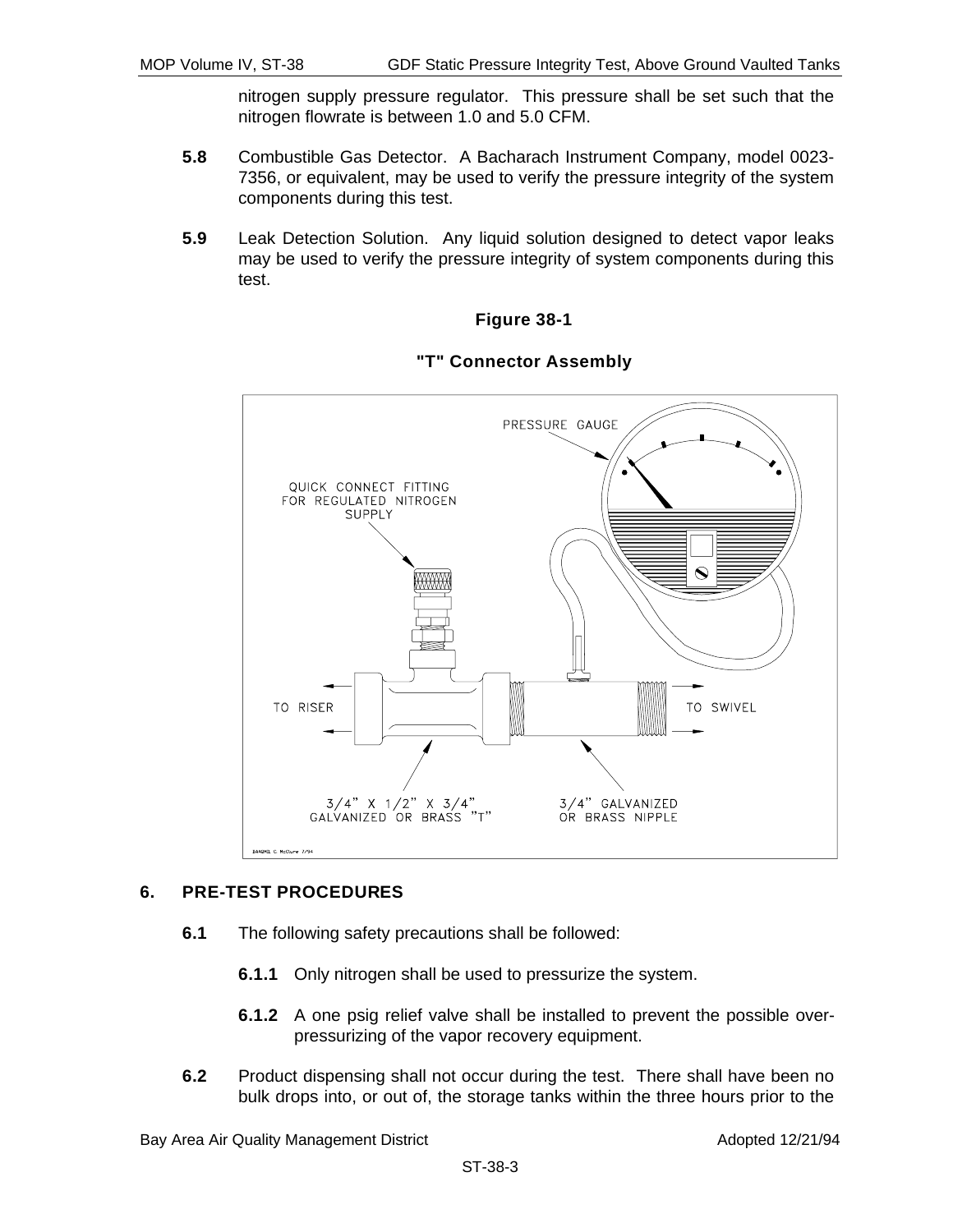test. For vacuum-assist Phase II systems, product dispensing shall not occur during the thirty minutes immediately prior to the test.

**6.3** Measure the gallons of gasoline present in each aboveground storage tank compartment and determine the actual capacity of each storage tank compartment. Calculate the ullage space for each tank compartment by subtracting the gasoline gallonage present from the actual capacity. The minimum ullage during the test shall be 25 percent of the tank capacity or 300 gallons, whichever is greater. The total ullage shall not exceed 20,000 gallons.

#### **Figure 38-2**

#### **Vapor Coupler Integrity Assembly**



- **6.4** For two-point Phase I systems, this test shall be conducted with the dust cap removed from the vapor coupler. This is necessary to insure the vapor tightness of the vapor poppet. See Section 6.9 if this test is to be conducted at the Phase I vapor coupler.
- **6.5** For coaxial Phase I systems, this test shall be conducted with the dust c ap removed from the Phase I coupler. This is necessary to insure the vapor tightness of the vapor poppet.
- **6.6** Verify that the liquid level in the storage tank is at least four (4) inches above the highest opening at the bottom of the submerged drop tube.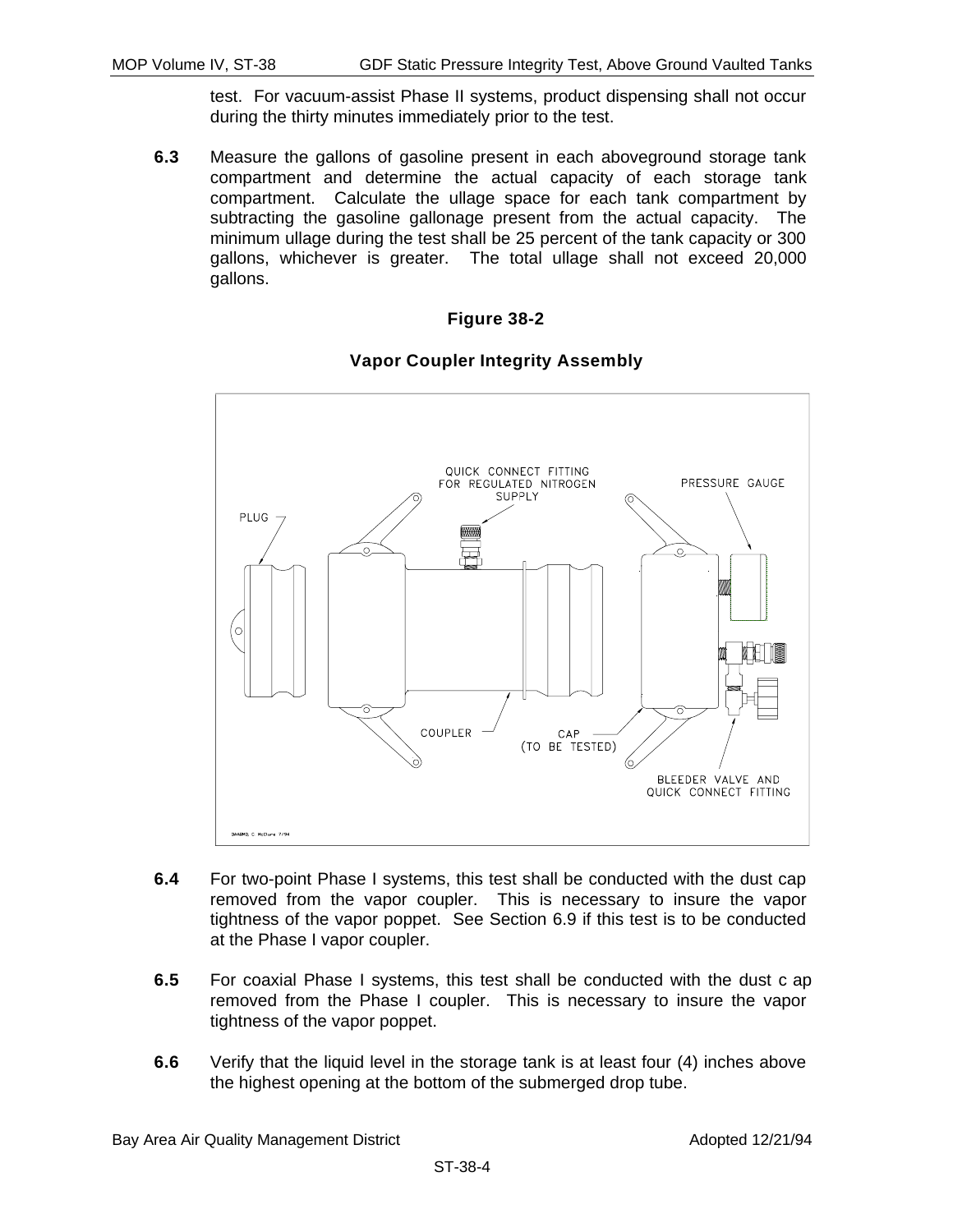- **6.7** If the Phase I containment box is equipped with a drain valve, the valve assembly may be cleaned and lubricated prior to the test. This test shall, however, be conducted with the drain valve assembly installed. See subsection 7.4.1 for further details regarding containment box drain valves.
- **6.8** If the test is to be conducted at a Phase II riser, disconnect the dispenser end of the vapor recovery hose and install the "T" connector assembly (see Figure 38-1). Connect the nitrogen gas supply (do not use air) and the pressuring measuring device to the "T" connector.





### **Vapor Coupler Test Assembly**

- **6.8.1** For those Phase II systems utilizing a dispenser mounted remote vapor check valve, the "T" connector assembly shall be installed on the vapor riser side of the check valve.
- **6.9** If this test is to be conducted at the Phase I vapor coupler on a two-point Phase I system, the procedures set for in subsections 6.9.1 and 6.9.2 shall be successfully completed prior to the testing. The static pressure integrity test shall not be conducted at the Phase I coupler at facilities equipped with coaxial Phase I systems.
	- **6.9.1** Connect the Vapor Coupler Integrity Assembly to the Phase I vapor coupler. Connect the Vapor Coupler Test Assembly. Connect the nitrogen supply to the assembly and carefully pressurize the internal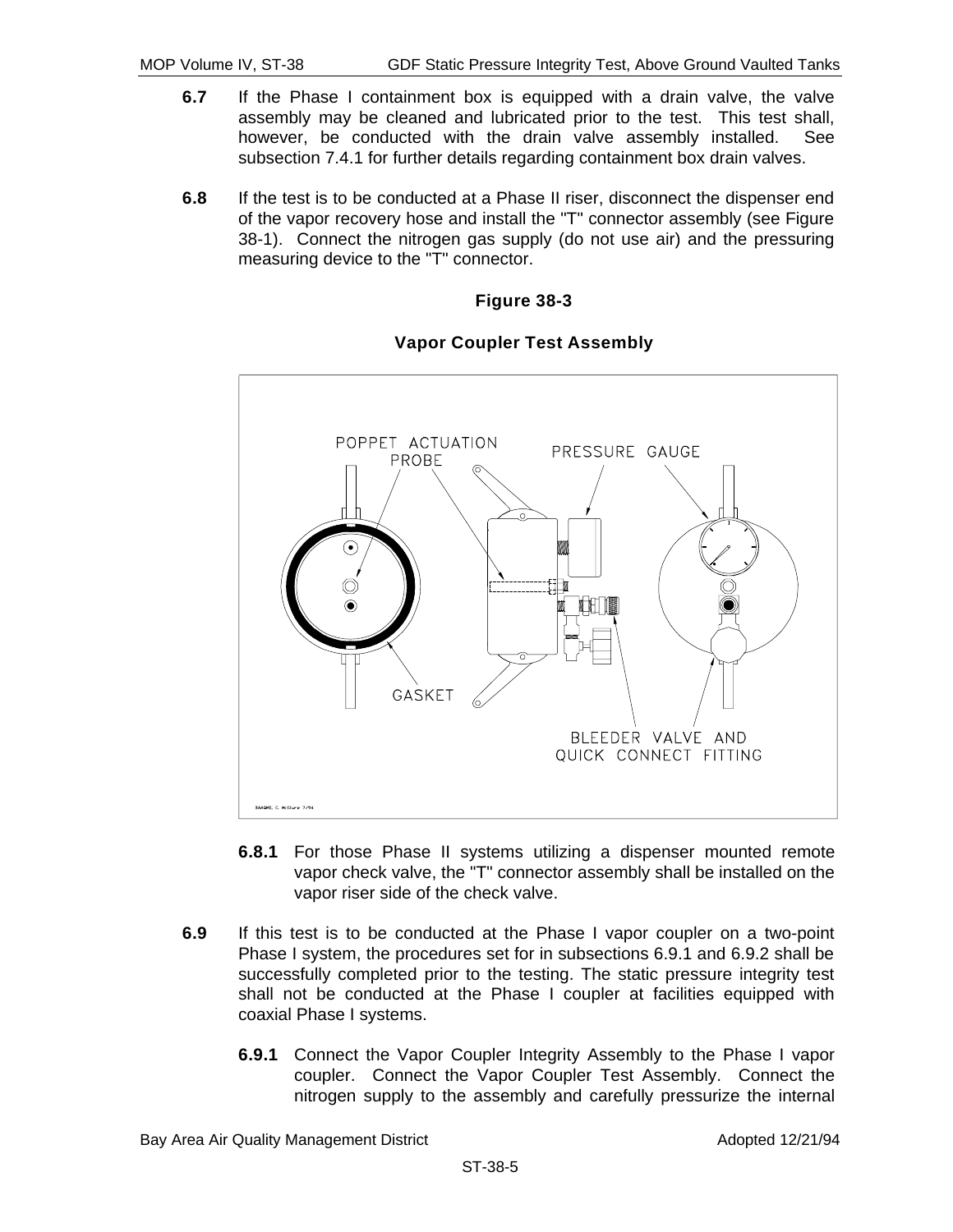volume of the assembly to two (2.0) inches  $H_2O$ . Start the stopwatch. Record the final pressure after one minute.

- **6.9.2** If the pressure after one minute is less than 0.25 inches H<sub>2</sub>O, the leakrate through the Phase I vapor poppet precludes conducting the static leak test at this location. If the pressure after one minute is greater than or equal to 0.25 inches  $H_2O$ , the static leak test may be conducted at this location. This criteria assures a maximum leakrate through the Phase I vapor poppet of less than 0.0002 cubic feet per minute.
- **6.9.3** Disconnect the Vapor Coupler Integrity Assembly from the Phase I vapor coupler. If the requirements of subsection 6.9.2 were met, install the Vapor Coupler Test Assembly to the Phase I vapor coupler.
- **6.10** All pressure measuring devices shall be calibrated using either a reference gauge or incline manometer. Calibration shall be performed at 20, 50, and 80 percent of full scale. Accuracy shall be within two percent at each of these calibration points.
- **6.11** Use the flowmeter to determine the nitrogen regulator delivery pressures which correspond to nitrogen flowrates of 1.0 and 5.0 CFM. These pressures define the allowable range of delivery pressures acceptable for this test procedure. Also record which regulator delivery pressure setting, and the corresponding nitrogen flowrate, will be used during the test.
- **6.12** Use Equation 9.2 to calculate the minimum time required to pressu rize the system ullage to two inches  $H_2O$ . This will allow the tester to minimize the quantity of nitrogen introduced into those systems which cannot meet the static leak standards.
- **6.13** Attach the Vapor Coupler Test assembly to the Phase I poppet or the "T" connector assembly to the Phase II vapor riser. Read the initial pressure of the storage tank and piping. If the initial pressure is greater than 0.5 inches  $H_2O$ , carefully bleed off the pressure, in accordance with all applicable safety procedures, in the storage tank and piping to less than 0.5 inches  $H_2O$ .

## **7. TESTING**

**7.1** Open the nitrogen gas supply valve and regulate the delivery pressure to within the allowable range determined in Section 6.11, and start the stopwatch. Pressurize the vapor system (or subsystem for individual vapor return line systems) to at least 2.2 inches H<sub>2</sub>O initial pressure. It is critical to maintain the nitrogen flow until both flow and pressure stabilize, indicating temperature and vapor pressure stabilization in the tanks. Close the nitrogen supply valve and disconnect the nitrogen supply hose.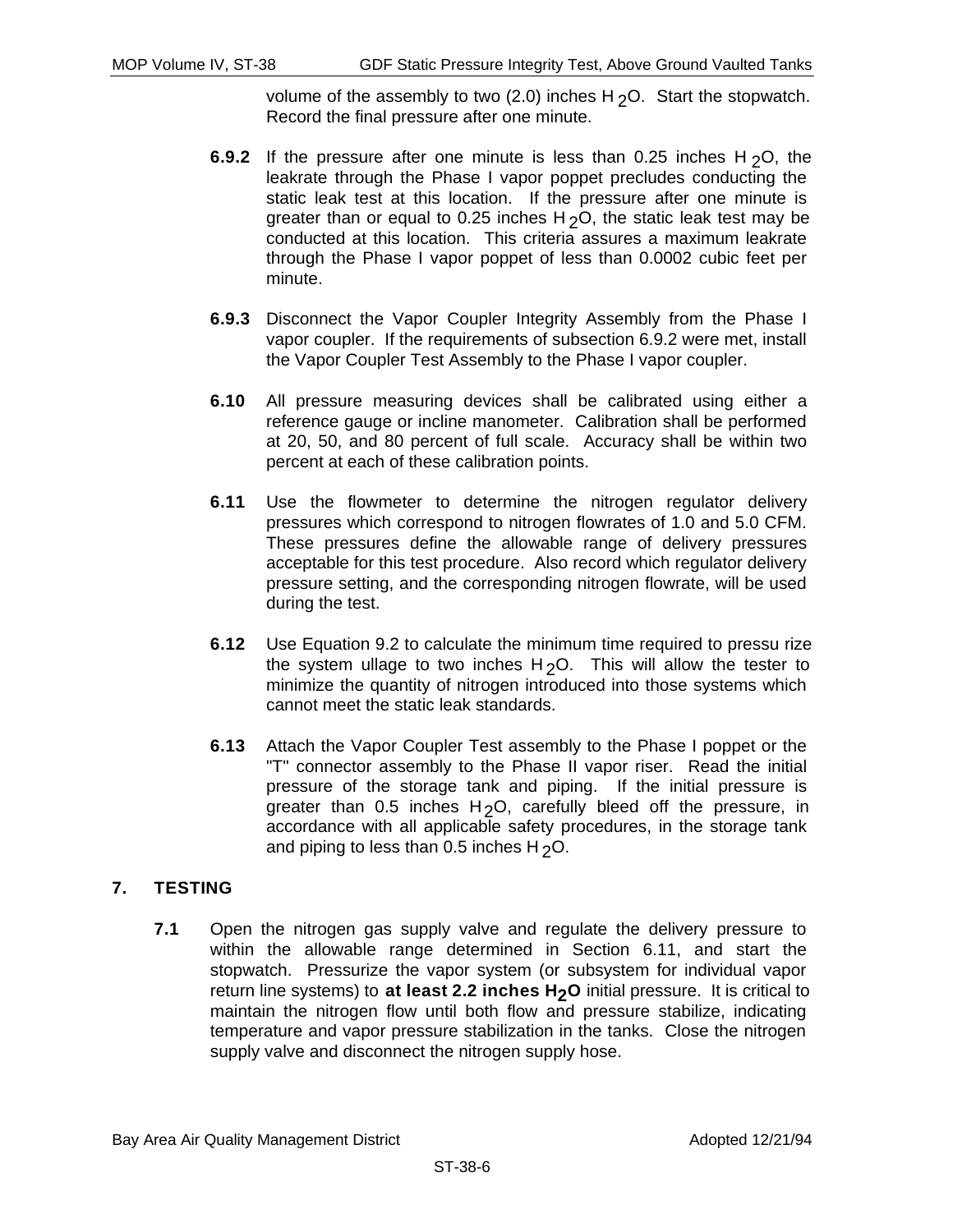- **7.1.1** If the time required to achieve a pressure of two  $(2.0)$  inches H<sub>2</sub>O exceeds twice the time derived from Equation 9.2, stop the test and use liquid leak detector, or a combustible gas detector, to find the leak(s) in the system. Repair or replace the faulty component(s) and restart the test pursuant to Section 7.1.
- **7.2** Start the stopwatch when the pressure has decreased to the initial starting pressure of two (2.0) inches  $H_2O$ .
- **7.3** At one-minute intervals during the test, record the system pressure. After five minutes, record the final system pressure. See Equation 9-1 or Table 38-I to determine the acceptability of the final system static pressure results. For intermediate values of ullage in Table 38-1, linear interpolation may be employed.
- **7.4** If the system failed to meet the criteria set forth in Table 38-I (or Equation 9.1), repressurize the system and check all accessible vapor connections using leak detector solution or a combustible gas detector. If vapor leaks in the system are encountered, repair or replace the defective component(s) and repeat the test. Potential sources of leaks include nozzle check valves, pressure/vacuum relief valves, containment box drain valve assemblies, plumbing connections at the risers, and emergency vents.
	- **7.4.1** If the facility fails to comply with the static leak test standards and the Phase I system utilizes a non-CARB-certified drain valve equipped containment box, which was installed prior to July 1, 1992, for which a CARB-certified replacement drain valve assembly is not marketed, the following two subsections shall apply:
		- **7.4.1.1** The drain valve may be removed and the port plugged. Retest the system. If the facility complies with the static leak test standards under these conditions, the facility shall be considered complying with the requirements, provided that the manufacturer and model number of the containment box and the date of installation are submitted with the test results.
		- **7.4.1.2** The criteria set forth in subsection 7.4.1.1 shall not apply after July 1, 1996.
- **7.6** If the compartments in the vaulted tanks are not manifolded, repeat the test for each of the gasoline compartments. Avoid leaving any vapor return line open longer than is necessary to install or remove the "T" connector assembly.
- **7.7** After the remaining system pressure has been relieved, remove the "T" connector assembly and reconnect the vapor recovery hose, if applicable.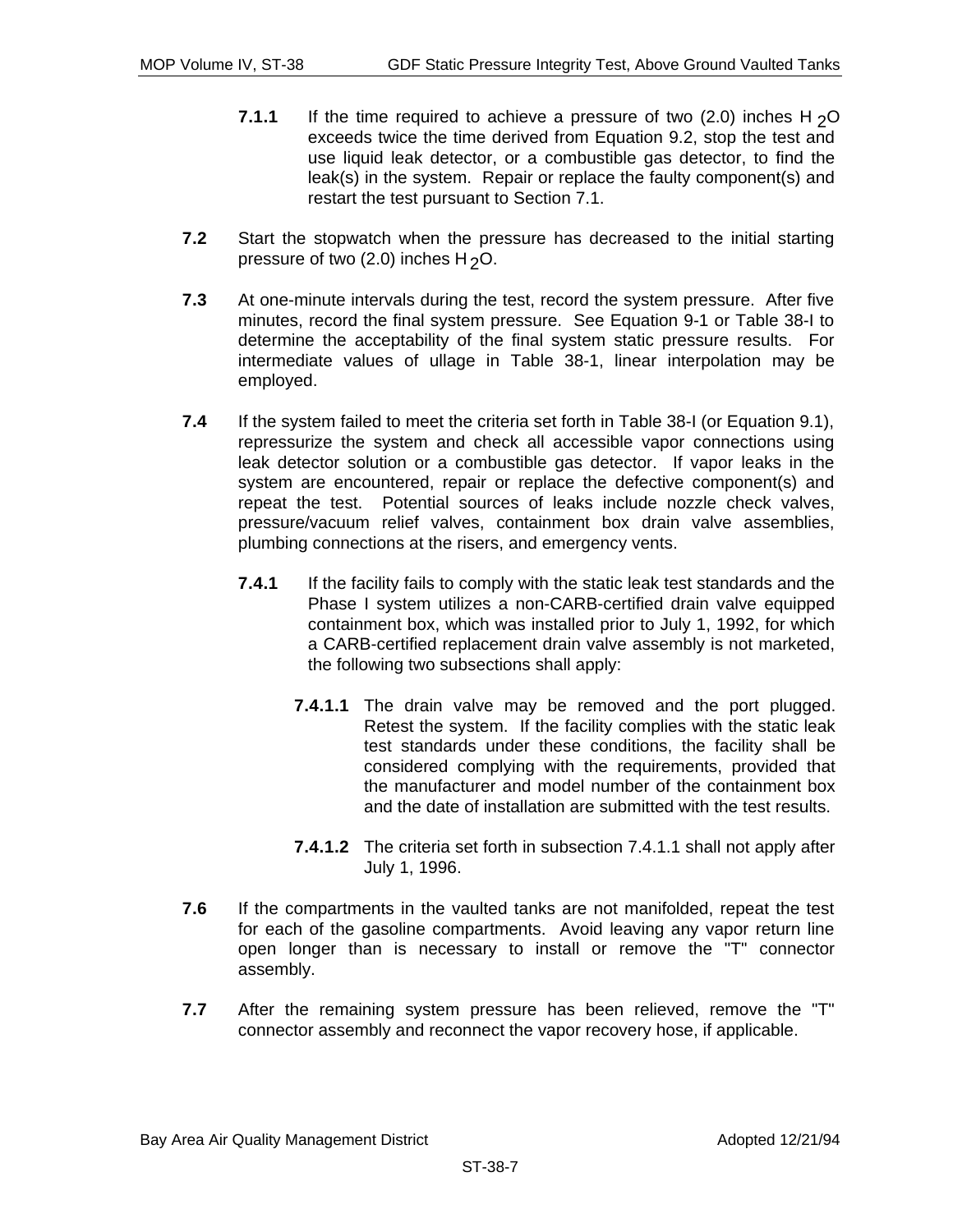### **8. POST TEST PROCEDURES**

**8.1** Use Equation 9-1 or Table 38-I to determine the compliance status of the facility by comparing the final five-minute pressure with the minimum allowable pressure. Linear interpolation may be used for intermediate values of ullage in Table 38-I.

### **9. CALCULATIONS**

**9.1** The minimum allowable pressure after five (5) minutes, with an initial pressure of 2.0 inches  $H_2O$ , shall be calculated as shown below, or obtained from Table 38-I:

$$
P_5 = 2e^{\left(\frac{-760.49}{V_u}\right)}
$$
 [Equation 9-1]

where:

|   | $P_5$ = The minimum allowable five-minute final pressure, inches H $_2$ O |
|---|---------------------------------------------------------------------------|
|   | $V_{u}$ = The total ullage affected by the test, gallons                  |
| e | $=$ A dimensionless constant approximately equal to 2.718                 |
|   | $=$ The initial starting pressure, inches H <sub>2</sub> O                |
|   | $-760.49$ = The decay constant for a 5 minute test                        |
|   |                                                                           |

**9.2** The minimum time required to pressurize the system ullage to one inch H <sub>2</sub>O shall be calculated as follows:

$$
t_1 = \frac{V}{(1522)F}
$$
 [Equation 9-2]

where:

- $t_1$  = The minimum time to pressurize the ullage to two inches H <sub>2</sub>O, minutes  $V =$  The total ullage affected by the test, gallons
- $=$  The total ullage affected by the test, gallons
- $F =$  The nitrogen flowrate into the system, cubic feet per minute
- 1522 = Conversion factor for pressure and gallons
- **9.3** If the policy of the local district requires an allowable tolerance for testing error, the minimum allowable five-minute final pressure, including testing error, shall be calculated as follows:

$$
P_{f-E} = 2 - \left[ 1 + \left( \frac{E}{100} \right) \right] \left[ 408.9 - \left( P_f + 406.9 \right) \right]
$$
 [Equation 9-3]

where:

- $P_{f,F}$  = The minimum allowable five-minute final pressure including allowable testing error, inches  $H_2O$
- $E =$  The allowable testing error, percent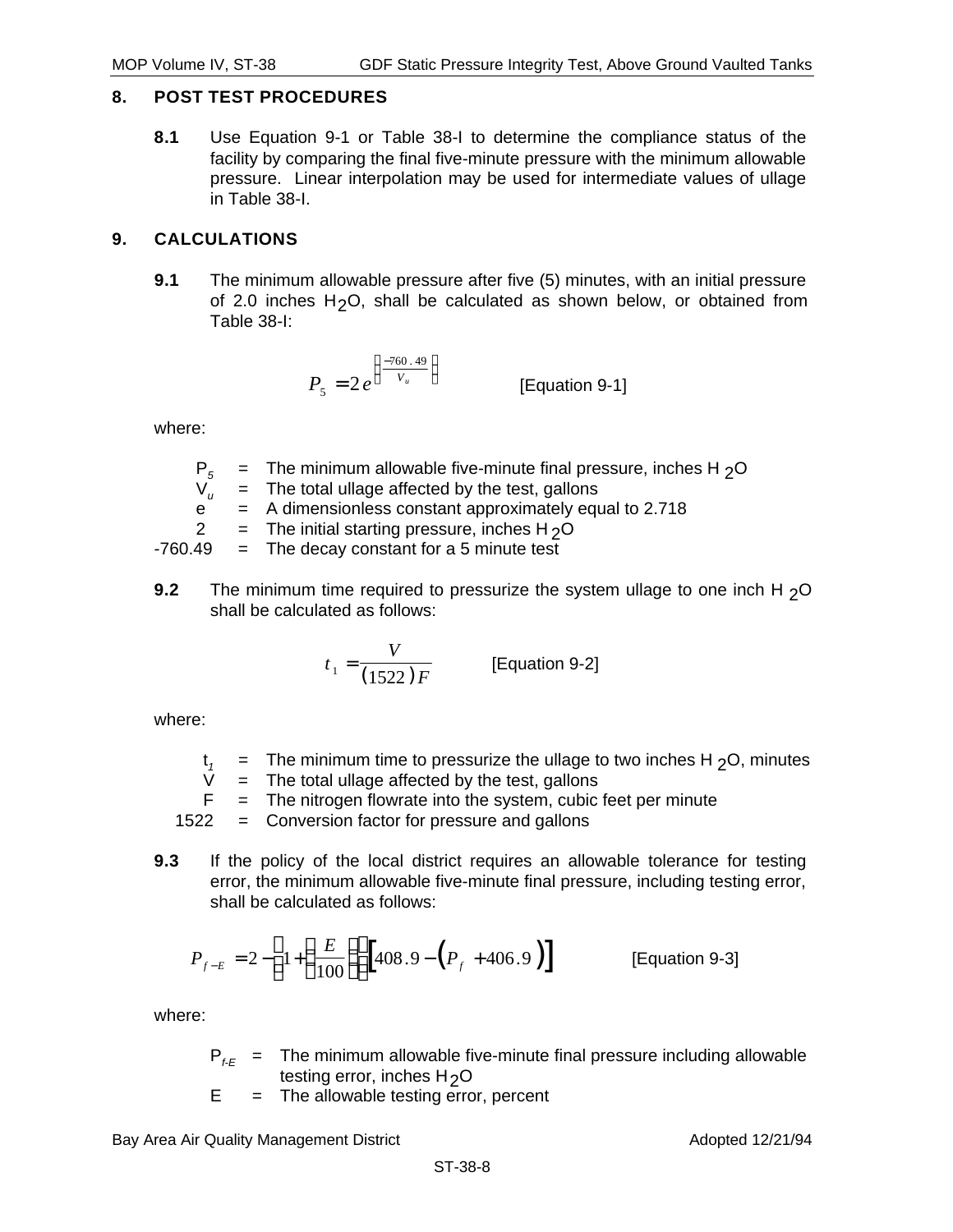- $P_f$  = The minimum allowable five-minute final pressure calculated in Equation 9-1, inches  $H_2O$
- 2 = The initial starting pressure, inches H<sub>2</sub>O<br>408.9 = Atmospheric pressure plus the initial start
- 408.9 = Atmospheric pressure plus the initial starting pressure, inches H  $_2$ O<br>406.9 = Atmospheric pressure, inches of H  $_2$ O

 $=$  Atmospheric pressure, inches of H<sub>2</sub>O

#### **10. REPORTING**

**10.1** The calculated ullage and system pressures for each five minute vapor recovery system test shall be reported as shown in Form 38-1. Be sure to include the Phase I system type (two-point or coaxial), the Phase II system type, whether the Phase II system is manifolded, and the one-minute pressures during the test.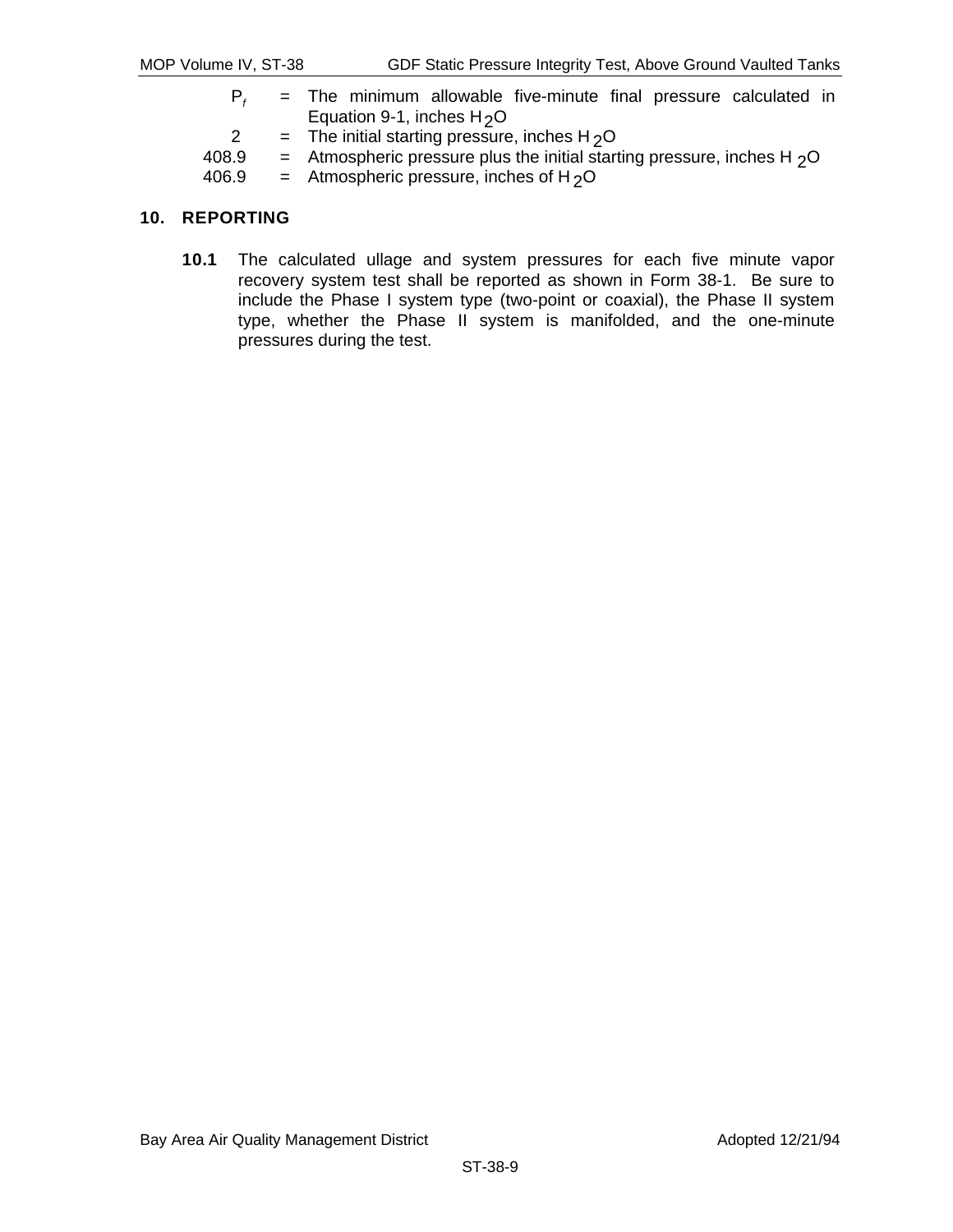## **TABLE 38-I LEAK RATE CRITERIA ABOVEGROUND VAULTED TANKS**  INITIAL PRESSURE OF **2.0** INCHES OF H2O

| ULLAGE,        | <b>MINIMUM PRESSURE</b>               |  |  |  |
|----------------|---------------------------------------|--|--|--|
| <b>GALLONS</b> | <b>AFTER 5 MINUTES, INCHES OF H2O</b> |  |  |  |
|                |                                       |  |  |  |
| 300            | 0.16                                  |  |  |  |
| 350            | 0.23                                  |  |  |  |
| 400            | 0.30                                  |  |  |  |
| 450            | 0.37                                  |  |  |  |
| 500            | 0.44                                  |  |  |  |
| 550            | 0.50                                  |  |  |  |
| 600            | 0.56                                  |  |  |  |
| 650            | 0.62                                  |  |  |  |
| 700            | 0.67                                  |  |  |  |
| 750            | 0.73                                  |  |  |  |
| 800            | 0.77                                  |  |  |  |
| 850            | 0.82                                  |  |  |  |
| 900            | 0.86                                  |  |  |  |
| 950            | 0.90                                  |  |  |  |
| 1,000          | 0.93                                  |  |  |  |
| 1,100          | 1.00                                  |  |  |  |
| 1,200          | 1.06                                  |  |  |  |
| 1,300          | 1.11                                  |  |  |  |
| 1,400          | 1.16                                  |  |  |  |
| 1,500          | 1.20                                  |  |  |  |
| 1,600          | 1.24                                  |  |  |  |
| 1,700          | 1.28                                  |  |  |  |
| 1,800          | 1.31                                  |  |  |  |
| 1,900          | 1.34                                  |  |  |  |
| 2,000          | 1.37                                  |  |  |  |
| 2,200          | 1.42                                  |  |  |  |
| 2,400          | 1.46                                  |  |  |  |
| 2,600          | 1.49                                  |  |  |  |
| 2,800          | 1.52                                  |  |  |  |
| 3,000          | 1.55                                  |  |  |  |
| 4,000          | 1.65                                  |  |  |  |
| 5,000          | 1.72                                  |  |  |  |
| 6,000          | 1.76                                  |  |  |  |
| 7,000          | 1.79                                  |  |  |  |
| 8,000          | 1.82                                  |  |  |  |
| 9,000          | 1.84                                  |  |  |  |
| 10,000         | 1.85                                  |  |  |  |
| 15,000         | 1.90                                  |  |  |  |
| 20,000         | 1.93                                  |  |  |  |